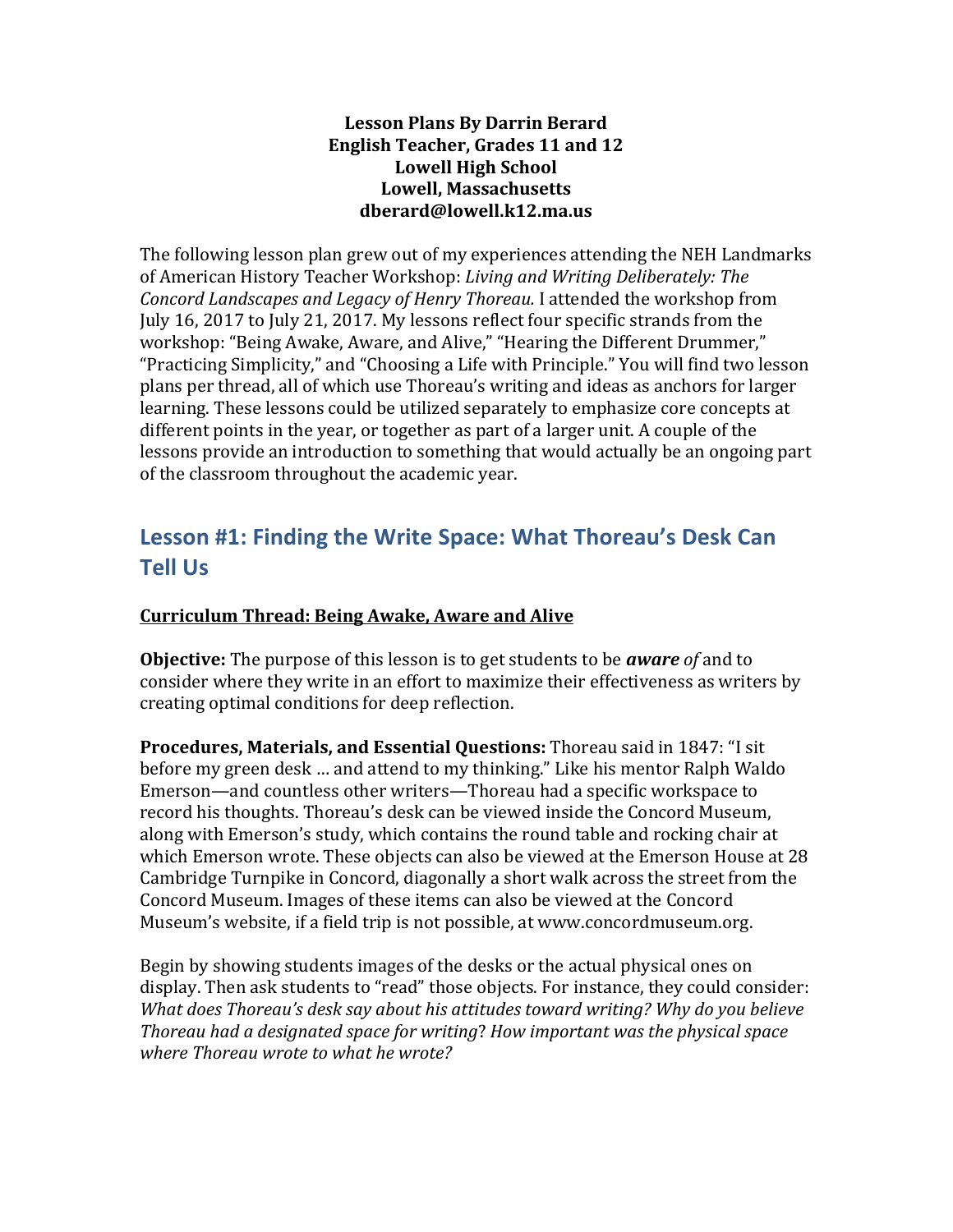Eventually, the focus should turn back to the students themselves; they will reflect on how and where they write. Overall, this lesson should help students discover the link that people who value writing make with having a space worthy of and conducive to such an activity.

#### **Recommendations for Assessing Student Learning:**

- Have students photograph their own workspace. It does not need to be a desk. Tell students that it should reflect where they most often write, even if it is not the place they write *every* time.
- Then, have students record what they notice in the photograph. They should catalogue as many specific details as possible about what is depicted, including any needed context that is not clear from the photo. For instance, if the location in which the photo was taken is not immediately clear from the photo, it should be stated.
- Finally, have students reflect on what they see in writing. Ideas they should consider: What do they think that workspace says about how they value (or *perhaps devalue)* writing? What elements of that environment help them to *complete their writing well? What elements perhaps distract or detract from* the purpose of writing? What improvements could be made? Would that be *possible?*
- Students should submit their written work, along with the photo. They could also "exhibit" their findings for their classmates in small or large group discussion. As a variation, you could consider having students share their photo with a partner *before* they reveal their own findings, and have that partner catalogue what they notice in their classmate's photo.

# **Lesson #2: How technology affects us in positive and negative ways: Reflections on Walden Pond and Thoreauvian Observations**

# **Curriculum Thread: Practicing Simplicity**

**Objective:** The purpose of this lesson is to get students to examine the impact that technology has on their daily lives—in both positive and negative ways.

**Procedures, Materials, and Essential Questions:** Thoreau appeared acutely aware of both the positive and negative effects technology could have; in his day, the major advancement was the introduction of railroad service in Concord. The railroad, in fact, travelled right by his cabin at Walden Pond. While the railroad offered new convenience (easy access, for instance, to neighboring Boston), it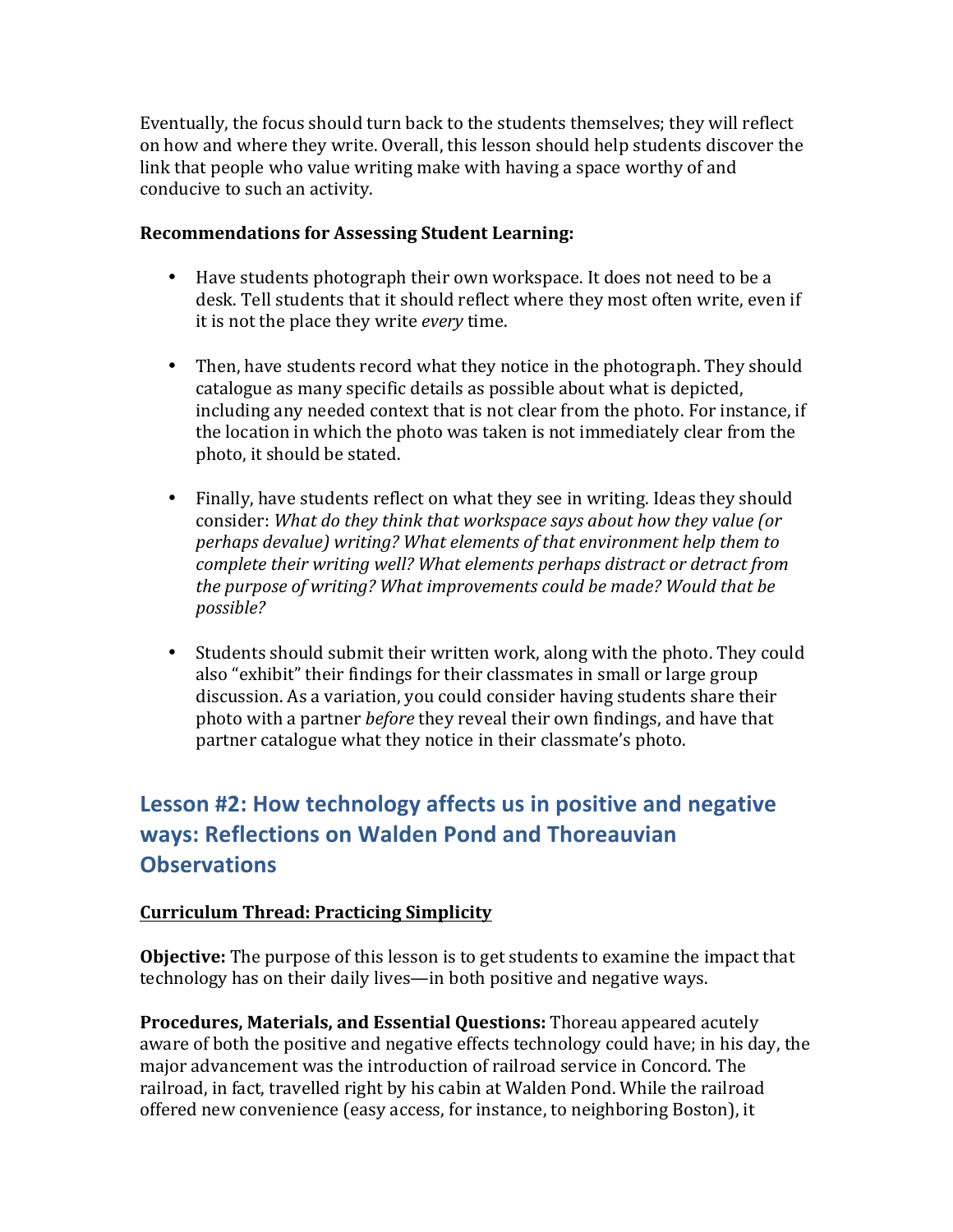damaged the tranquility of the natural landscape. Most importantly, technology and our chase for "better" lives distracted from what Thoreau believed to be our true purpose. He wrote in *Walden*: "Most of the luxuries, and many of the so-called comforts of life, are not only not indispensible, but positive hindrances to the elevation of mankind."

Students will be tasked with documenting and evaluating their own relationship to technology. If a field trip is possible, it would be wonderful to take students to Walden Pond and require them to spend 10 minutes observing the physical world around them, recording everything they see, hear, and smell. Allow them the opportunity to Be Thoreau.

Upon returning home, students will be asked to keep detailed records of their technology use. To that end, you could show students examples of the charts that Thoreau kept, which documented what he saw around Walden Pond. Ask students: *What can these charts tell us about Thoreau's powers of observation? Why do you believe* that Thoreau kept such detailed records? What is the value of a primary source like this both then and now? How might a document like this one be useful to starting a conversation about an issue or toward making a change? How did Thoreau's observations compare to the ones you made during our visit?

- On the first day, have students keep track of their own technology use during a specific day. That includes: cell phone use (for calls, texting, social media surfing, etc.), computer use, or any other technology. Those observations should be documented on a chart, similar to the way Thoreau structured his records. The type of technology should be in the left column, and the minutes used should be in the right column. Students should bring this chart to class the following day.
- The next day: Students should reflect on the data. Ask your students: What *does* the data show about your technology use? Were you surprised by anything when you look at the data? Does it raise any concerns for you? Did this *technology use come at the expense of anything else? Was your technology use absolutely necessary?*
- Afterward, students should read Patton Oswalt's essay "Why I Quit Twitter and Will Again" from *Time Magazine*, September 8-15, 2014.
- Here's the challenge: require students to "disconnect" from technology for a day. Consider going 5 p.m. the first day to 5 p.m. the second day to allow them time to reflect and write that night after the experiment is done. Questions to consider in a written reflection include: What was the experience of disconnecting like? Was it a positive or negative experience? Explain. Is it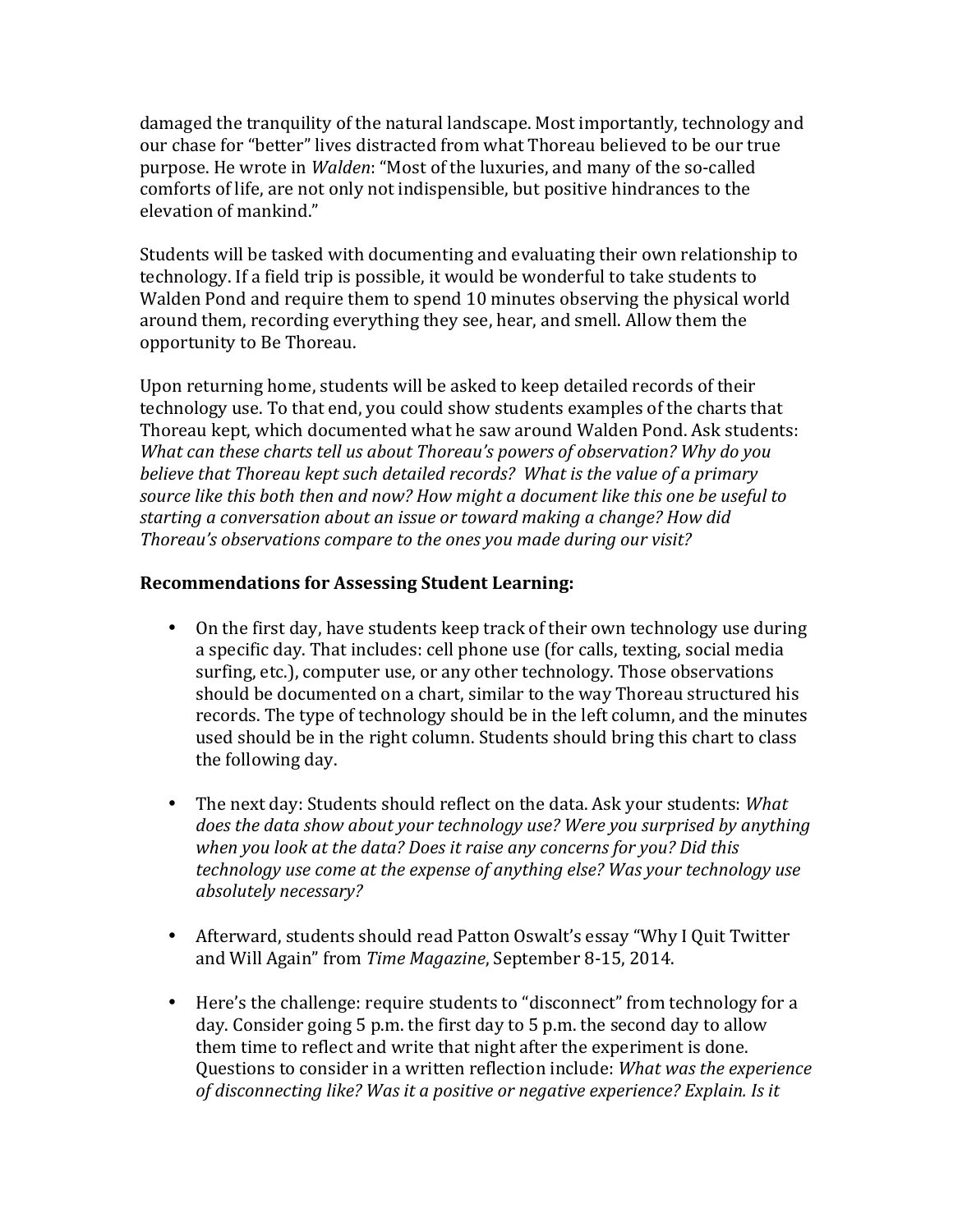*practical in today's world to totally disconnect from technology? Why or why* not? Would you consider doing this again, even in a modified form? Why or why *not?*

- You could have students share their findings in small or large group discussion, along with a discussion of Oswalt's essay. You could consider asking students to discuss how they believe Thoreau would respond.
- Show them the Wall Street journal report on Thoreau and Technology, available at http://www.wsj.com/video/the-thoreau-technique-todisconnecting-from-tech/C734BA47-9239-4C6A-A028-422EBA460FF4.html, and discuss the video in class.

# Lesson #3: The Soundtrack of your life: Taking A Cue from **Thoreau**

### **Curriculum Thread: Hearing that Different Drummer**

**Objective:** The purpose of this lesson is to get students to consider their own individuality—their own drum beat.

**Procedures, Materials, and Essential Questions:** This lesson assumes that the students in the class are high school juniors, though any parameters could be established to adapt this lesson. Thoreau said in *Walden*: "If a man does not keep pace with his companions, perhaps it is because he hears a different drummer. Let him step to the music which he hears, however measured or far away."

To frame the lesson, have students read excerpts from the *Walden*, such as "Where I Loved and What I Lived For," and "The Conclusion". Take various passages from these selections to work with in class. Assign specific sections to small student work groups. Each group would then be tasked with pairing a song with that section, which they believe best captures the essence of the passage. Ask students to consider: What do the passages say about Thoreau (his beliefs, values, or motivations)? What song best fits what you see in the passage; what "drummer" or song fits best? What is your rationale for your choice? Students should be prepared to report out their choice and rationale in class.

#### **Recommendations for Assessing Student Learning:**

• Have students consider their high school career. They should identify **three** songs: the first should fit their freshman year; the second, their sophomore year; and the third should be a kind of goal setting, since this activity would most likely be done early in the year. Students should consider: *What song* best fits or illustrates each year, considering the major moments that may have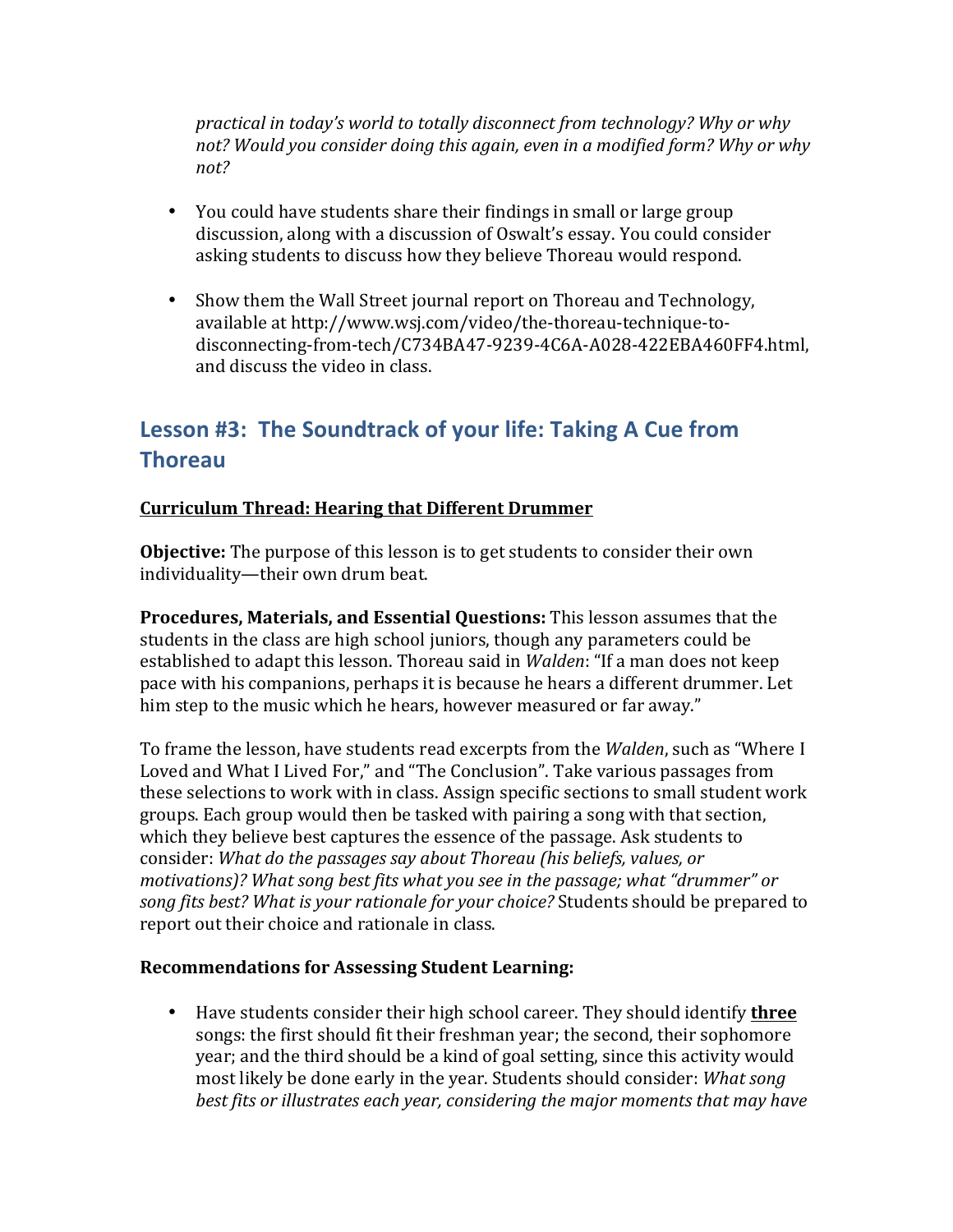*defined that year?* Why did you select that song? Did you have more than one *possible choice; if so, how did you eliminate one song over the other? What do you hope to achieve this year, reflected in the song you selected for junior year? Was it difficult to choose these songs? Why or why not?* 

• In addition to selecting the three songs--which students could actually record to play in class, students should be prepared to "curate" an exhibition of their songs. They should prepare text to share with "museum goers" (their classmates) that describes each song and its significance to that particular year. This text should be typed.

# Lesson #4: A Little R & R: Be Thoreau While You Read—and Live

### **Curriculum Thread: Being Awake, Aware and Alive**

**Objective:** The purpose of this lesson is *not* to give students a little rest and relaxation—as the phrase is traditionally used, but to make them more acutely aware of the world around them. by reading it and reflecting on it.

**Procedures, Materials, and Essential Questions:** The first "R" stands for *reading*; students will read various "texts," which could include literary works, or discussions. The task will be to introduce students to the concept of journaling. Tell students that throughout his life, Henry David Thoreau kept 47 marble notebooks, which are currently housed at the Morgan Library in New York City. Thoreau would go on a nature walk, for instance, and record observations on a scrap of paper. After two or three days, he typically would transcribe those notes in longer form into his journal. Those journal entries reflected his thoughts and feelings on a variety of the day's issues. The entries also served as the raw material for lectures he would deliver or essays he would publish. Journaling was central to the way Thoreau considered important issues and concepts.

Show students examples/images of Thoreau's notebooks. Text of the notebooks is available at the Thoreau Institute's website: walden.org. Very few examples of Thoreau's field notes have survived, but one was displayed along with Thoreau's walking stick and the journal entry derived from the notes during the joint exhibition by the Morgan Library and Concord Museum, "This Ever New Self: Thoreau and His Journal" The exhibit is currently on display in New York (until September 10) and will be at the Concord Museum beginning September 29, 2017 until January 21, 2018.

It is important to establish how Thoreau felt about writing and process itself. Thoreau gave a wonderful piece of writing advice to H.G.O. Blake in a letter dated November 16, 1857, which reflect his views of the purpose of journals. He said: "Going up there and being blown on is nothing. We never do much climbing while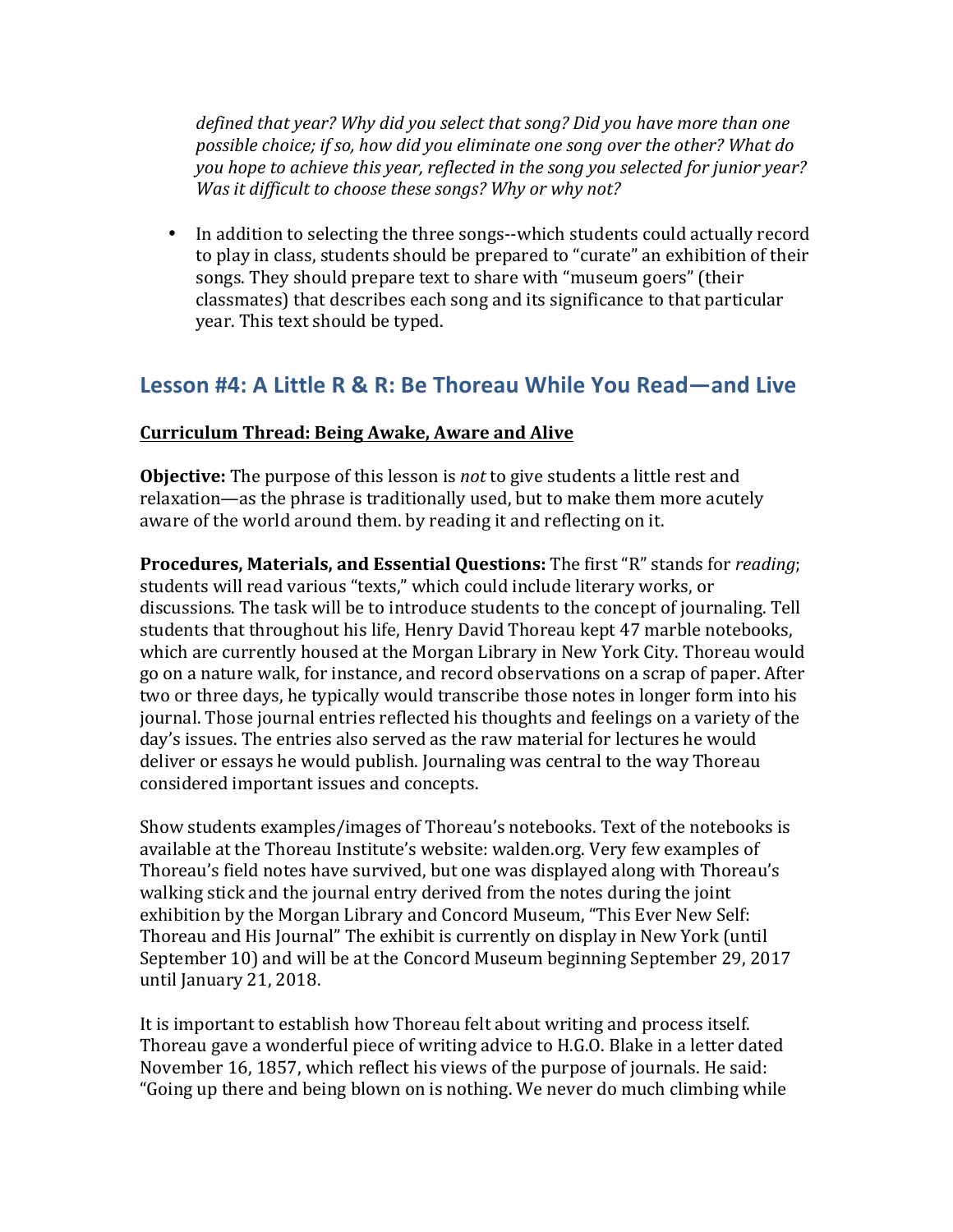we are there, but we eat our luncheon, etc., very much at home. It is after we get home that we really go over the mountain, if ever. What did the mountain say? What did the mountain do?"

In other words, we most often do not understand why something is meaningful until after some time and distance has passed. That's the second "R:" *reflection*. Thoreau argues, and you should get your students to understand, that it is our job to document *what* happens without worrying initially about why it happened. The important piece is that we revisit the event, reflect more upon it, and hopefully arrive at an understanding of it.

- Have students purchase a marble composition notebook. This is particularly fitting, given that Thoreau used similar marble notebooks. You could share this information with them. These notebooks either could be stored in a classroom space, or students should be required to bring their notebook each day to class.
- Each day, students could take "fieldnotes" while they read or discuss in class on a handout. Students should consider: *What did I work on individually or* with my classmates? What did I notice during class? What did I hear; what significant comments did my classmates make?
- Those notes should be transcribed into the notebook, adding any new details that the writer recalls. The entries should be as detailed as possible, focusing in part on the big ideas observed during those days. Students should consider: Am I describing things in enough detail so that someone who was not *in* our classroom would easily know what went on? Did I miss any important *details that I can recall now, which may not be in my original notes?* Share this quote from Thoreau's journal: "It is a record of the mellow and ripe moments that I would keep. I would not preserve the husk of life, but the kernel." Students should therefore consider: *What were the important kernels of our work today, this week, etc.?*
- The student should select items upon which to reflect further. In his or her notebook, the student should connect the content from English class to something outside English class, possibly something he or she is studying in another subject that helps illuminate the subject matter. For instance, a student might connect a theory he or she learned about in psychology class to help better understand a character's motivation in an assigned text in English class. The entry explaining the connection should be a page long in the notebook. Students should ask: What does this remind me of? What have I *seen or heard which helps me to make sense of what I read or heard?* You may choose to grade some or all of the items in the composition notebook.
- Most importantly, though, students will then be required to use an entry to generate an essay, much like Thoreau did using his entries to generate lectures or essays. The essay should have a clear thesis showing how the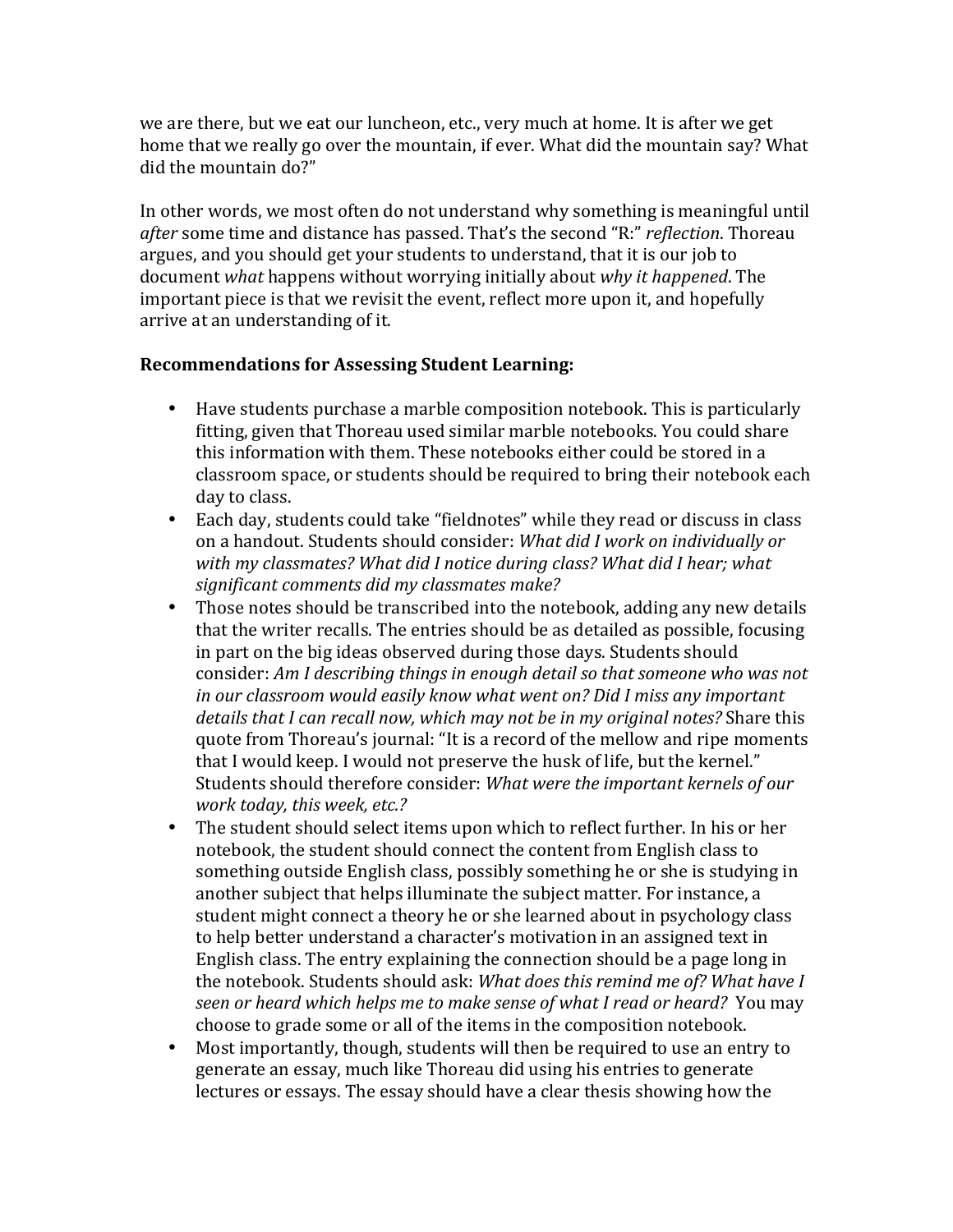connection helps to enhance an understanding of the work or issue being examined and discussed.

# Lesson #5: Thoreauvian values

# **Curriculum Thread: Choosing Life** *with* **Principle**

**Objective:** The purpose of this lesson is to reinforce the core values espoused by my high school.

**Procedures, Materials, and Essential Questions: Most schools establish core** values to guide conduct at the school. This year at Lowell High School, students will be introduced to the following core values: Responsibility, Integrity, Determination, Engagement, and Respect.

What values guide your school community, consider introducing students to these concepts early in the year; that introduction might include an examination of the denotation and connation of each word. You could create small groupings of students and ask them to consider one of the core values. Students could consider: *What does each word mean? What associations or judgments do we place on each* word? Where are the words evident in our school? When have you seen examples of someone failing to live up to these core values?

Thoreau wrote in his journal: " Our true character silently underlies all our words and actions, as the granite underlies the other strata." The core values (RIDER) are designed to serve as the bedrock of the LHS community and should thus be reflected in the conduct of its community members.

- Students should read Jerome Lawrence's play, *\*The Night Thoreau Spent in Jail.* (It should be noted for students that this play should NOT be read as entirely historically accurate, much like you would caution reading *The Crucible* as an historical account of the Salem Witch Trials). The play is short—only about 100 pages—and very manageable. Copies of the play are available at local booksellers; it is not available in pdf.
- Once students have read the play, they could write about or discuss the core values evident in the play. Students should ask: *Do I see any of the core values* we emphasize at our school reflected in the play? Are other values explored in the play? How are those values reflected in the specific words and actions of the various characters, particularly Henry, in the play? What does the play tell us *about acting morally?* Again, these answers could be written or shared orally, depending on your requirements.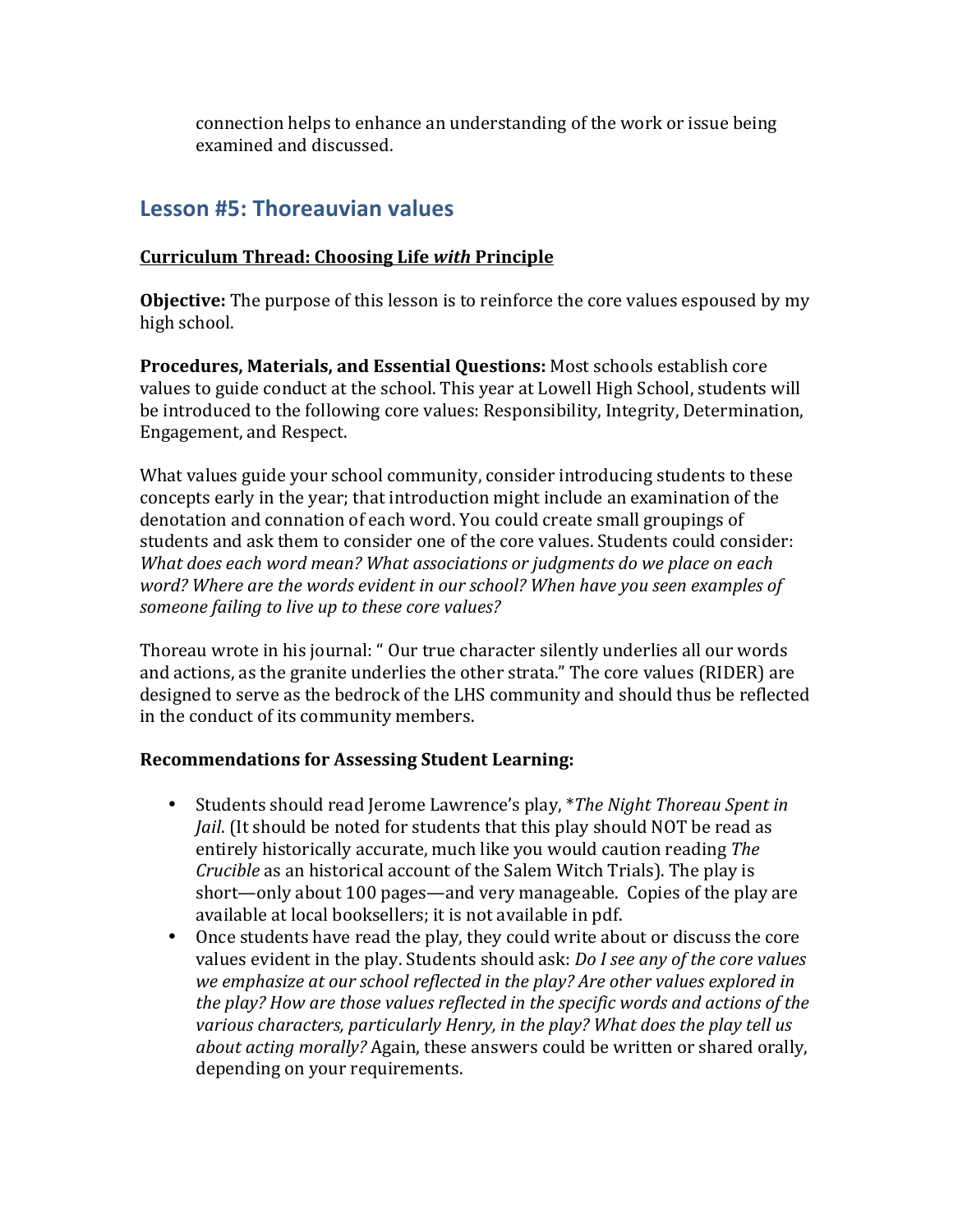# **Lesson #6: Be Thoreau and Avoid Shortcuts: Practicing Academic Integrity**

#### **Curriculum Thread: Choosing Life** *with* **Principle**

Objective: The purpose of this lesson is to reinforce the idea that students must always practice academic honesty.

**Procedures, Materials, and Essential Questions:** For students, one of the most important values is integrity, particularly avoiding plagiarism. Not only has the advent of computers made information easier to access, but also it has made that information easier for students to "copy and paste." One of the first concepts that students must understand is this: always credit the ideas of others.

### Students should consider: *What does it mean to have integrity (particularly academic integrity*)? Why is that so important?

Take a handful of quotes from Thoreau and type them onto a sheet. Any quotes will suffice, but you should choose some that you consider to be most meaningful. A great resource would be the Dover Thrift Edition's *Thoreau's Book of Quotations.* A wonderful collection of quotations is available at the Thoreau Institute's website at walden.org. I would recommend select 5 to 7 quotes. Since the quotations are grouped by subject matter, you could assign one for each different subject, First, divide your class into smaller groups. Those groups will then be tasked with paraphrasing each quote; the groups should put use fresh words while maintaining the same idea present in the quote. Students should ask themselves: What does *Thoreau mean?* The groups could compare paraphrases and discuss similarities and differences. The full class could discuss any successes or pitfalls. Also needing to be addressed will be the use of proper internal attribution (i.e. Thoreau writes, ...) when presenting ideas in writing.

- Students should read Thoreau's essay "Life Without Principle."
- Students should write a detailed summary of the essay in which they state the main idea and key supporting details of the article. While most of the summary should be in fresh words, students should practice quoting a key line or two directly and integrating that properly in the paragraph. Students should consider: What is Thoreau's thesis? What key details does he use to support his thesis?
- The following day, students should be prepared to discuss the following: *What does a principled life look like? What doesn't it look like? What might Thoreau say about academic honesty? Why is academic integrity such a big* deal? Why can plagiarism ruin your career or get you thrown out of college? *Are people making much ado about nothing; is it really that serious? What is*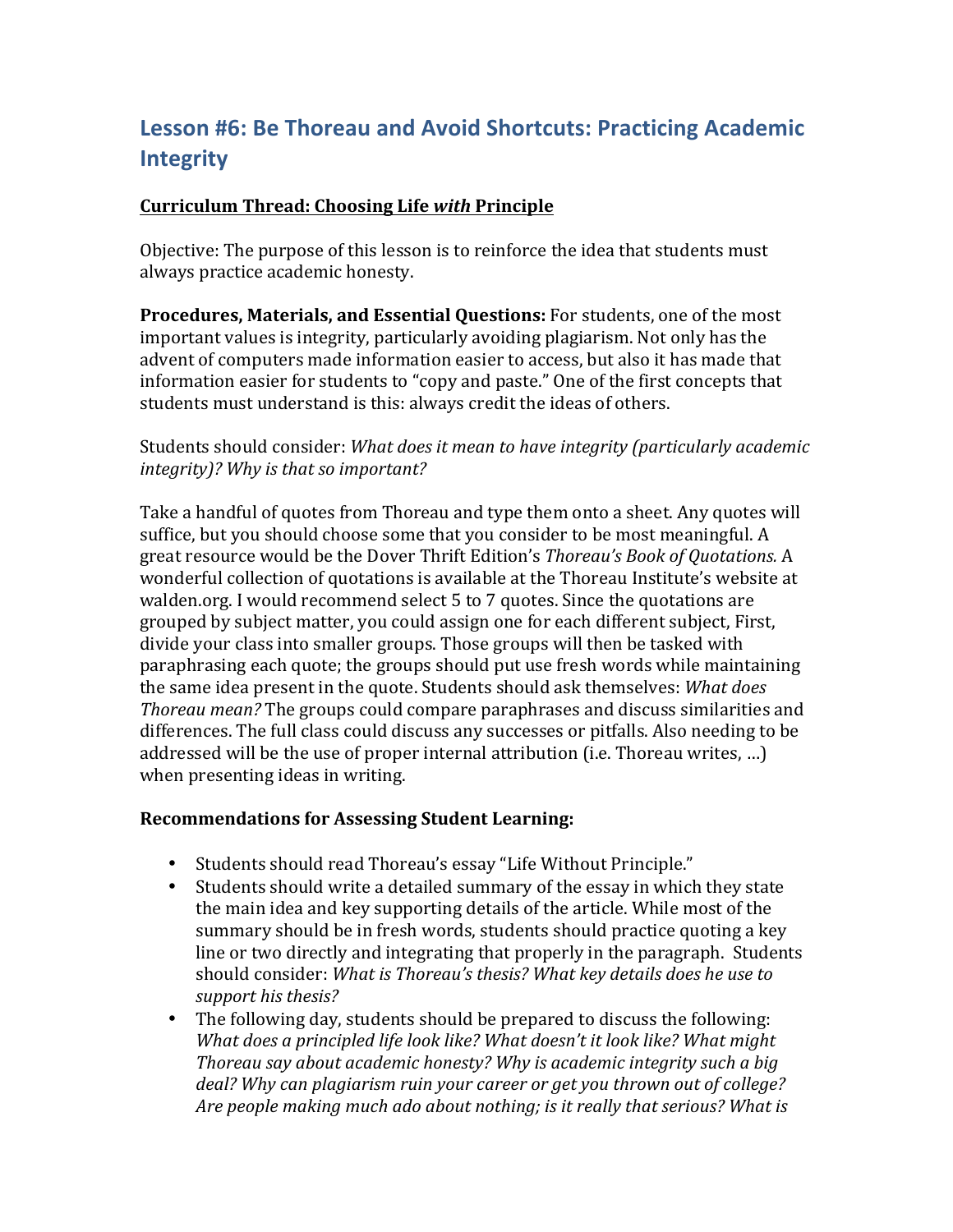*the difference between intentional and unintentional plagiarism?* Can integrity *be regained once it is lost? Is cheating ever justified? Who is really being cheated in the act of plagiarism?* 

• You could have students submit the typed summary after using it as a resource for the class discussion.

# Lesson #7: Cutting the Clutter or Simplify, Simplify, Simplify!

### **Curriculum Thread: Practicing Simplicity**

**Objective:** The purpose of this lesson is to help students convey their ideas with greater force and clarity.

**Procedures, Materials, and Essential Questions:** Thoreau famously said in *Walden*: "Simplicity, simplicity, simplicity! I say, let your affairs be as two or three, and not a hundred or a thousand; instead of a million count half a dozen, and keep your accounts on your thumb nail." In discussing how to live life, Thoreau could easily have been talking about writing, too. Students should understand that Thoreau was a master of his craft; he considered himself foremost a writer and worked incredibly hard at writing. That included grappling with an idea and how it was presented until he felt that he got it "right."

Students can learn a couple of important writing lessons from Thoreau. First, it should be noted that the first statement of something is not always the best one, and that writing needs to be revisited and reshaped; the value of revision should be a crucial concept to convey to students. One of the best resources to illustrate Thoreau's process—the evolution of an idea—comes from Jeff Cramer's handout on the "different drummer" statement that appears in Walden. Cramer traced the advent of the ideas in that statement to a journal entry some 14 years before the publication of *Walden*, through 6 additional iterations of the concept. Seeing this will give students a clear idea of an author at work: someone reflecting upon and refining an important idea until he felt that he got it right. It could be used to help frame an overall focus on revising student writing.

Students should be introduced to "tired words and phrases" that could be removed from their writing. A wonderful list appears in Bruce Ballenger's *The Curious Researcher*, along with an exercise that gives students practice at cutting the clutter. Another idea that could be addressed is the issue of "overwriting" or attempting to sound "sophisticated" by littering writing with big words when simpler ones would suffice. It would be interesting to show student examples of Thoreau's own process of taking the journal and turning them into essays or lectures; in the early journals, Thoreau literally cut out important entries in his journals to fashion into his larger, more polished works.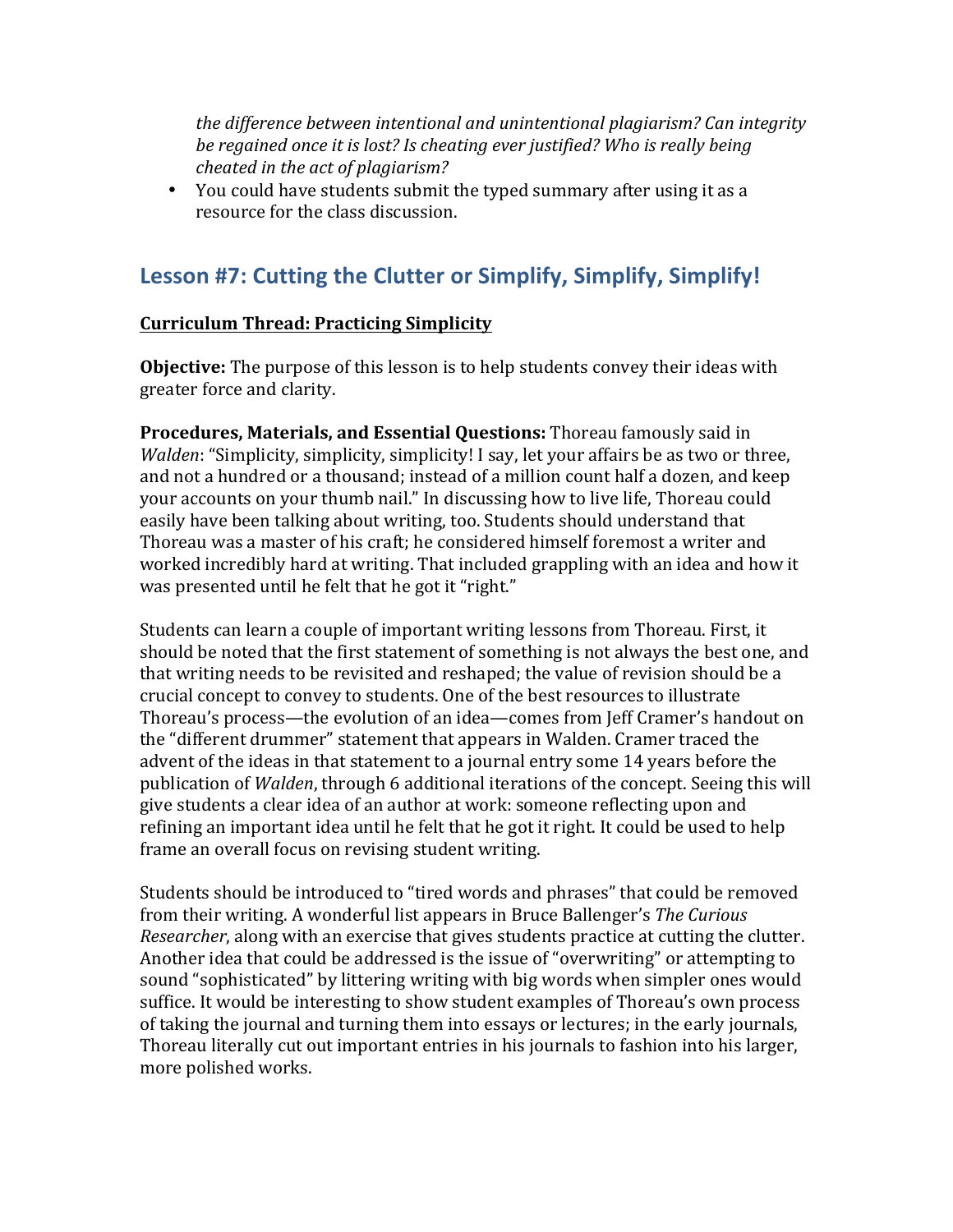#### **Recommendations for Assessing Student Learning:**

- To make this the most authentic, students should revisit a piece of their own writing: perhaps it is the essay that grew out of one of the journal reflections, or perhaps it is another piece completed during the year. Regardless, students should work with their own writing, as the work toward refining statements and cutting wordiness from their writing. They should consider: *Is this the best way to say what I want to say? Am I missing anything that my reader needs?* Am I digressing from my point; is there material I should remove *from my essay?*
- Students should submit both the original piece and the revised one, along with a brief explanation of the changes made between the two pieces.

# Lesson #8: What Would Henry Do? Applying the Concept of Civil **Disobedience to Another Literary Work**

#### **Thread: Hearing the Different Drummer**

**Objective:** To apply the lessons of Thoreau, particularly "Civil Disobedience" to the novel, *Ready Player One*.

**Procedures, Materials, and Essential Questions:** In Ernest Cline's novel Ready *Player One*, America is falling apart and reality has been replaced by a virtual reality. Most Americans spend their days in the OASIS a virtual reality simulation. Juniors at Lowell High School entering the American Studies class were assigned to read *Ready Player One* over the summer and will be prepared to discuss it. A good way to begin is to have students consider: *What kind of person is protagonist Wade Watts? What* makes him different than other people in the book?

To begin in would be interesting to have students read Thoreau's "Civil Disobedience." They should consider the following: *Is protagonist Wade Watts practicing Civil Disobedience in the book? What idea is he fighting against? How does he* combat it? Is he justified in his opposition to that idea? Why don't others take a stand before him? Are the masses fighting out of selfish or noble reasons?

Students will then read "Where I Live and What I Lived For" from *Walden*. In addition to discussing the essay, it would be good to draw connections between Walden Pond and OASIS. Have students discuss: *How is OASIS their Walden? What do* the people get out of *OASIS?* What are some of the drawbacks of living in *OASIS?* What are some of the benefits? Are the inhabitants of OASIS living "deliberately?" How does place in the novel affect what the characters value and do?

You should obtain a free classroom license for the video game, Walden: A Game, which students could use in the classroom. Go to waldengame.com and request a